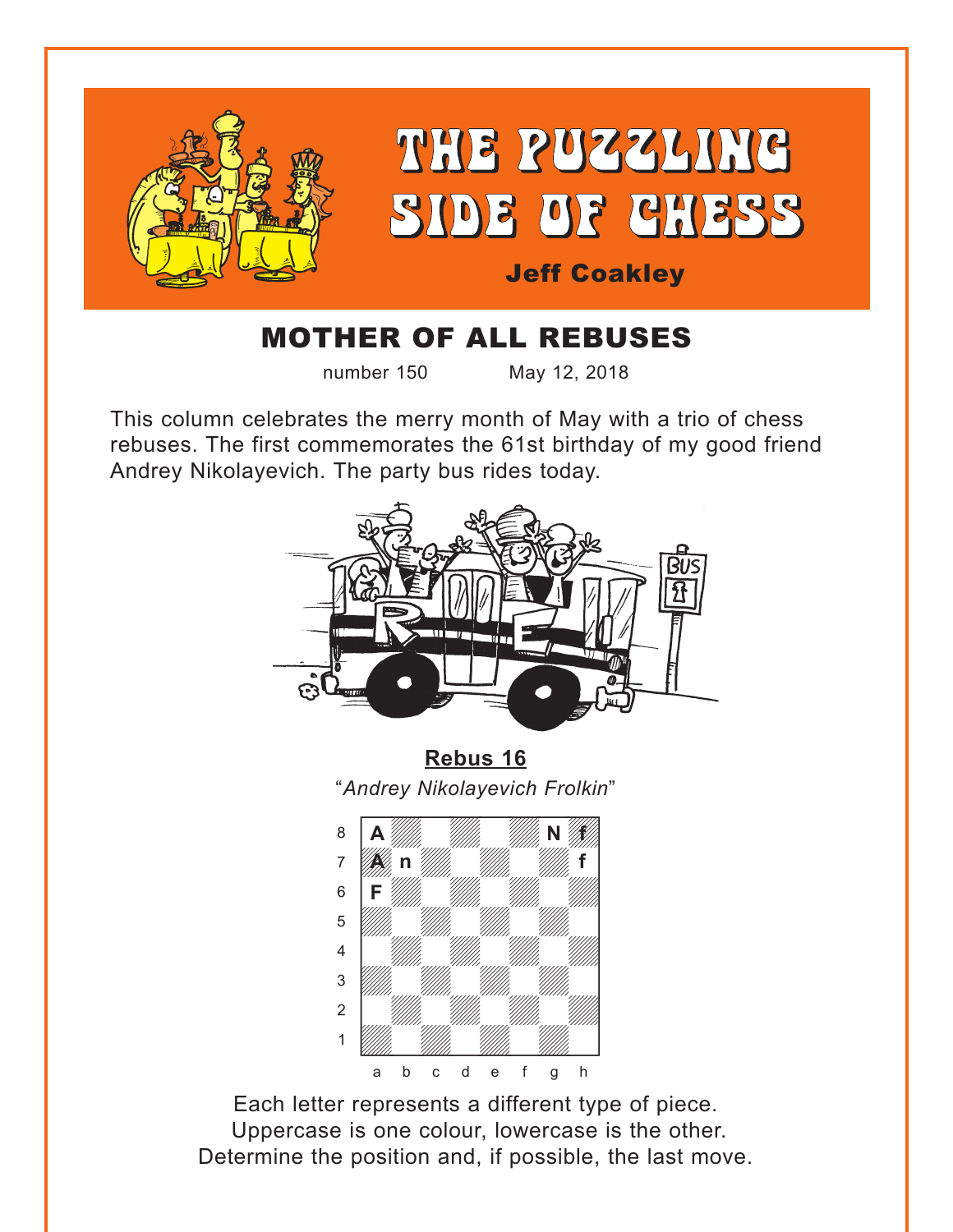<span id="page-1-0"></span>In Canada, and much of the northern hemisphere, May is that grand time of year when trees and flowers blossom. The season of hope and rebirth. A perfect occasion for celebration.





Each letter represents a different type of piece. Uppercase is one colour, lowercase is the other. Determine the position and, if possible, the last move.



*Canada Jubilee 2017 Regina, Saskatchewan*

*Puzzling Side* number 150, another reason to be cheery. They sure add up quickly. For more on chess rebuses, see columns 133 and 148.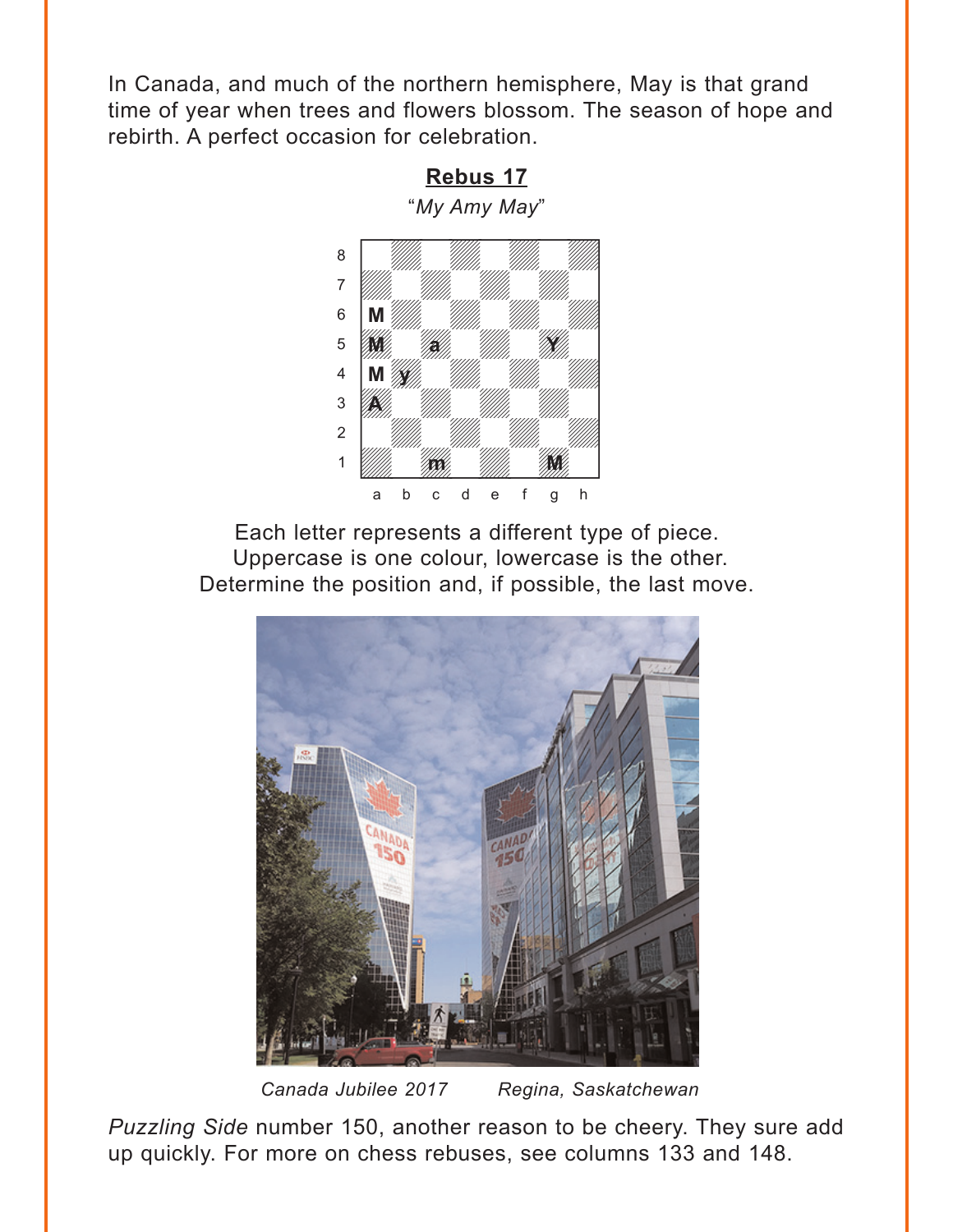<span id="page-2-0"></span>Our final puzzle, a tribute to Mothers Day, is a special kind of rebus called a *misspeller*, an idea of Ukrainian composer Sergei I. Tkachenko.

A single letter, on one square, is wrong. To solve the rebus, you must figure out which letter it is and which letter it should be.



# **[Rebus 18](#page-5-0)**

REBUS MISSPELLER *Change one letter and determine the position*.

Each letter represents a different type of piece. Uppercase is one colour, lowercase is the other. However, one of the letters is wrong. To legalize the position, that letter must be corrected. Any single letter may be changed to one of the other letters in the puzzle and/or to upper or lowercase. For example, changing the M on c1 to m, N, or n is allowed.



*Andrey's mother, Lucy*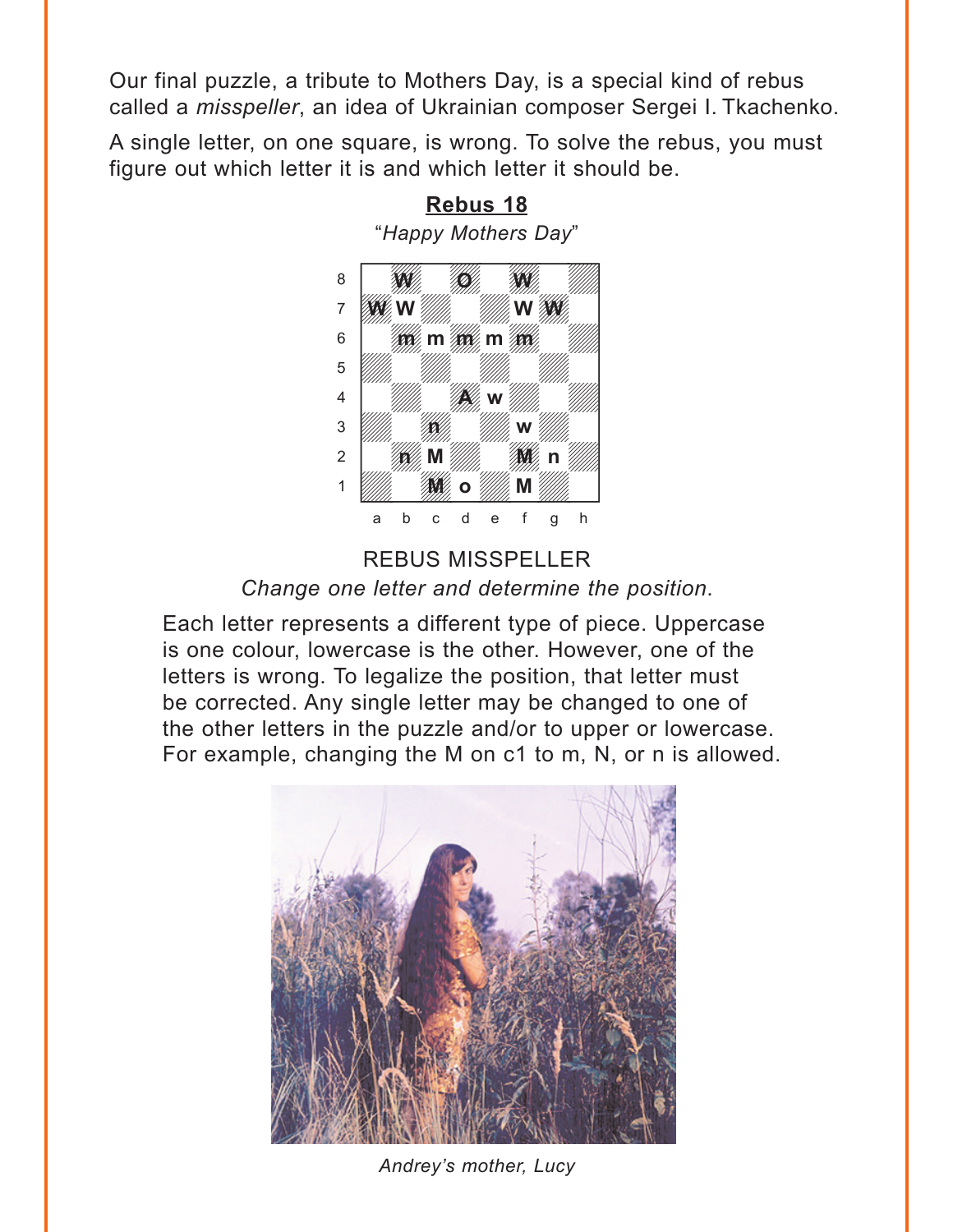## <span id="page-3-0"></span>**SOLUTIONS**

**PDF hyperlinks.** You can advance to the solution of any puzzle by clicking on the underlined title above the diagram. To return to the puzzle, click on the title above the solution diagram.



Solutions are given with *rebus notation*, an abbreviated method of describing logical deductions. The notation is mostly self-explanatory. See rebus 01 in column 133 for a detailed explanation.

| $N = \frac{1}{2}$                 | Only letter with one uppercase, one lowercase. |  |
|-----------------------------------|------------------------------------------------|--|
| $AF \neq \hat{\mathbb{Z}}$        | There is an A and F on the 8th rank.           |  |
| A $\neq$ $\frac{M}{Q}$ (a7+, a8+) | Impossible double check.                       |  |
| $A \neq \mathbb{Z}$ (a7+)         | Impossible check.                              |  |
| $A \neq \mathcal{Q}$ (a8+)        | Impossible check.                              |  |
| $A = \xi$                         |                                                |  |
| $F \neq \frac{M}{Q}$ (h7+, h8+)   | Impossible double check.                       |  |
| $F \neq \mathcal{Q}$ (a6+, h7+)   | Both kings in check.                           |  |
| $F = \overline{X}$                | Only remaining option.                         |  |
|                                   |                                                |  |

last move: 1.g7xh8=R# Only way to explain a check by the rook. caps = black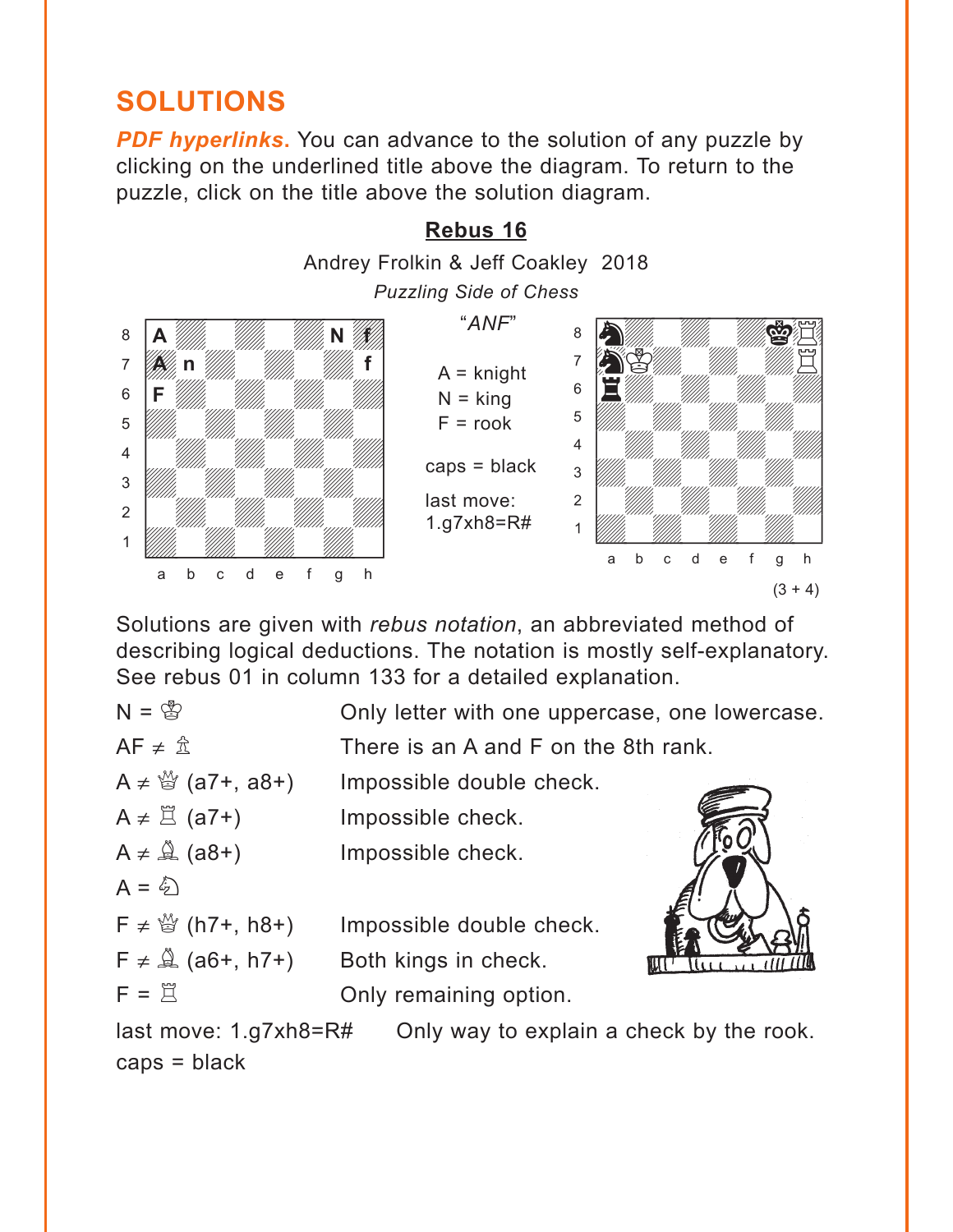<span id="page-4-0"></span>**[Rebus 17](#page-1-0)** Andrey Frolkin & Jeff Coakley 2018 *Puzzling Side of Chess* "*My Amy May*"



 $M =$  knight  $A =$  pawn  $Y =$  king caps = black last move 1...N>a6+



 $\mathcal{B} = (AY)$  The letters with one uppercase, one lowercase.

If  $A = \mathcal{B}$ 

|                              | M $\neq \frac{M}{Q}$ (a5+, c1+, g1+) Impossible multiple checks. |
|------------------------------|------------------------------------------------------------------|
| $M \neq \mathbb{Z}$ (a5+)    | Impossible check.                                                |
| $M \neq \hat{A}$ (c1+, g1+)  | Both kings in check.                                             |
| $M \neq \hat{\&}$ (a4+, a6+) | Impossible double check.                                         |
| $M \neq \mathbb{Z}$          | M's on 1st rank.                                                 |
| $M = \varnothing$ ?          | Impossible to assign a piece to letter M.                        |
| $A \neq \mathcal{B}$         |                                                                  |

```
Y = \bigotimesM \neq \frac{M}{Q} (a4+, a5+, c1+) Impossible multiple checks.
M \neq \Xi (a4+) Impossible check.
M \neq \hat{A} (a5+, c1+) Both kings in check.
M \neq \hat{\pi} M's on 1st rank.
M = \hat{\mathbb{Q}} King on b4 is in check by knight on a6.
A \neq \mathcal{B}(\mathcal{A}) (a3+) Impossible double check.
A \neq \mathbb{Z} (c5+) Both kings in check.
A = \hat{\pi}caps = black If caps = white, impossible double check 
(a3+).last move: 1...N>a6+ This move may or may not be a capture.
```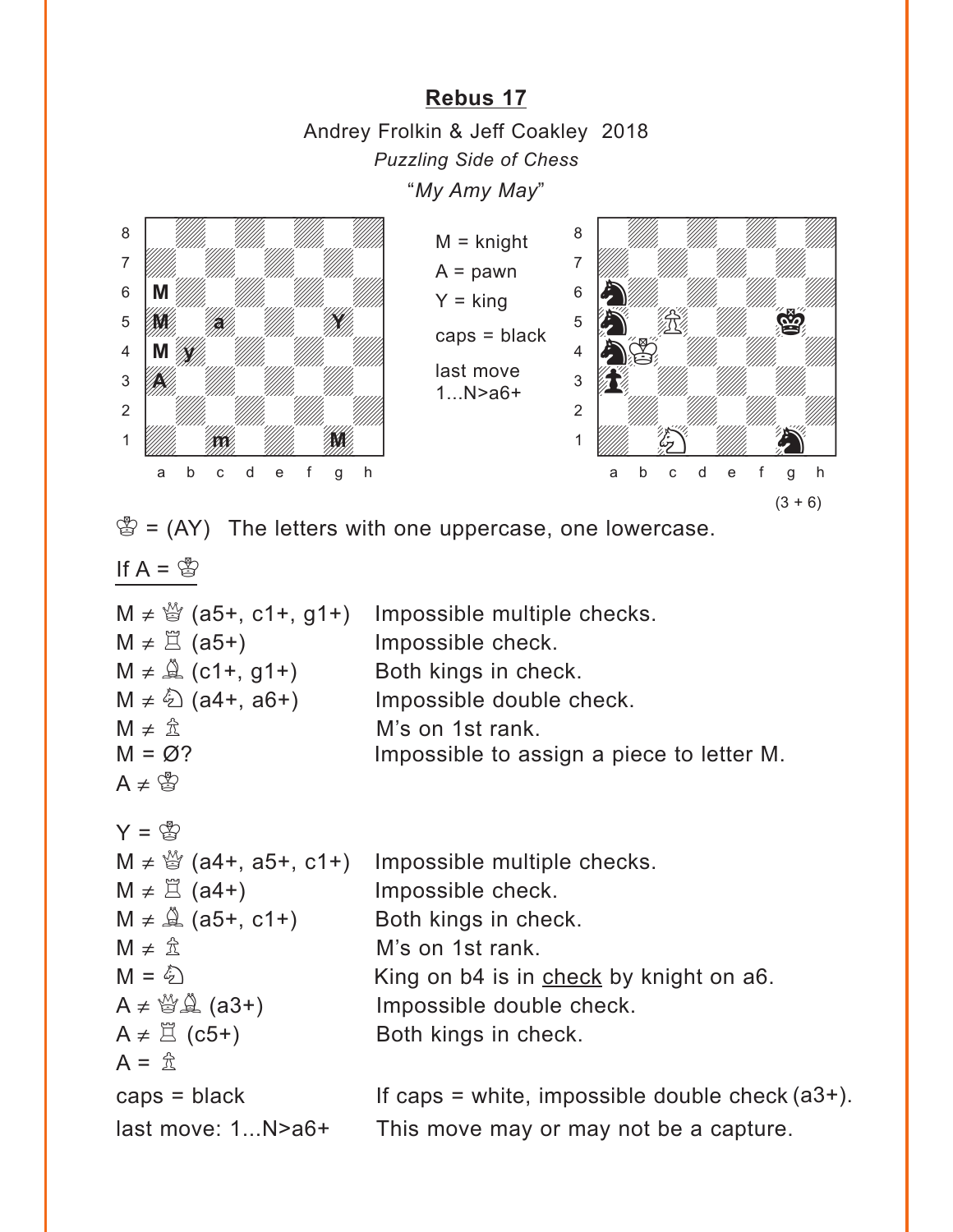#### **[Rebus 18](#page-2-0)**

Jeff Coakley, Andrey Frolkin, Sergei I. Tkachenko 2016 *Problemas* "*Happy Mothers Day*"

<span id="page-5-0"></span>

If  $O = \mathbb{S}$  The only letter with one uppercase, one lowercase.

- $M \neq \frac{M}{2}$  Impossible multiple checks (c1+, d6+, f1+). Even if one M is changed to a different letter, the position will still be illegal. Either both kings are in check or there is an impossible double check. *Triple redundancy*.
- $M \neq \mathbb{Q}$  Impossible multiple checks (b6+, c2+, f6+).
- $M \neq \hat{\mathbb{Q}}$  Impossible multiple checks (c6+, e6+, f2+).
- $M \neq \hat{\mathbb{Z}}$  M's on 1st rank (c1, f1).
- $M = \varnothing$ ? Impossible to assign a piece to letter M.
- O ≠  $\mathbb{S}$  Therefore, A =  $\mathbb{S}$ . The letters W and M have more than three instances and there are three lowercase N's.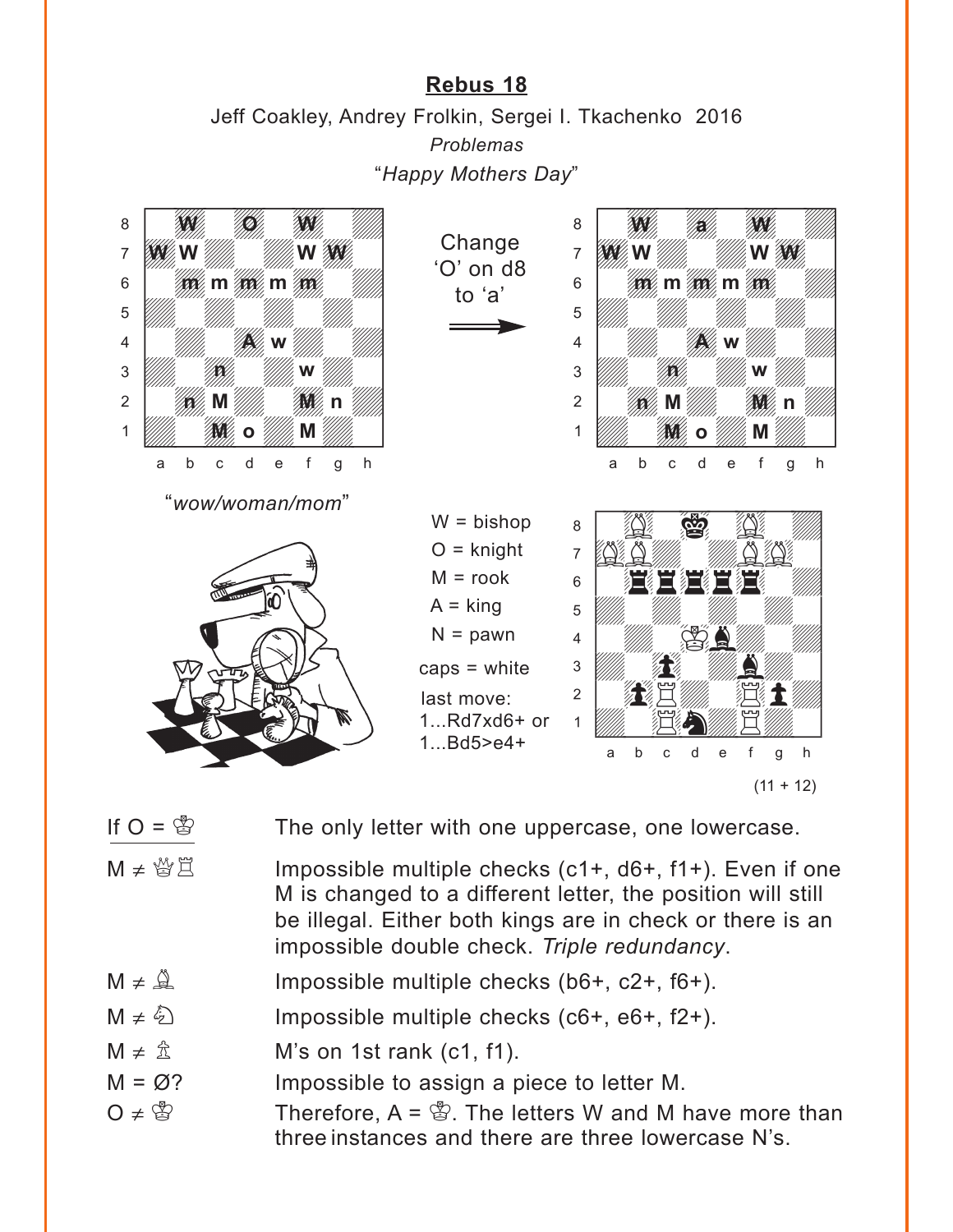### $A = \mathbb{S}$

To create a second king, the letter on some square must be changed to lowercase 'a'.

 $\hat{\mathbb{Z}} \neq$  (MOW) These letters appear on the 1st or 8th rank.

The king on d4 is in check by one of the M's on the 6th rank, unless m/d6 is changed to lowercase 'a'. To expedite our investigation, let's eliminate that possibility.



If m/d6  $\rightarrow$  'a'

| $M \neq \frac{\xi}{2}$ (c6+, e6+)<br>$M \neq \frac{M}{2}$ (b6+, f6+) | Impossible double check.<br>Impossible double check.             |
|----------------------------------------------------------------------|------------------------------------------------------------------|
| $M = \overset{\sim}{\vee}$                                           |                                                                  |
| $W \neq \hat{\mathbb{Q}}$ (b7+, f3+, f7+) Three checks.              |                                                                  |
|                                                                      | $W \neq \mathcal{Q}(\Delta)$ (b8+, f8+) Impossible double check. |
| $W = \varnothing?$                                                   | Impossible to assign a piece to letter W.                        |

Therefore the king on d4 is in check from one of the M's on the 6th rank.

| $M \neq \frac{M}{Q}$ (b6+, d6+, f6+) Impossible double check even if one of the M's |
|-------------------------------------------------------------------------------------|
| is changed to lowercase 'a'.                                                        |

- $W \neq \frac{M}{Q}$  (e4+) Impossible double check. The W on e4 cannot be changed to lowercase 'a' because the two kings would be on adjacent squares.
- $N \neq \frac{M}{Q}$  (c3+) Impossible double check. The N on c3 cannot be changed to lowercase 'a' because the two kings would be on adjacent squares.
- O  $\neq$   $\stackrel{M}{\cong}$  (d1+) Impossible double check. The O on d1 cannot be changed to lowercase 'a' because both kings would be in check. One of the M's on c1, c2, f1, f2 would check the king on d1.
- $\mathbb{Q} = \emptyset$  There are no queens on the board.
- $N = \hat{\mathbb{Z}}$  Other remaining letters (MOW) are on 1st or 8th rank.
- caps = white Otherwise there is an impossible double check. A white pawn on c3 would check a black king on d4.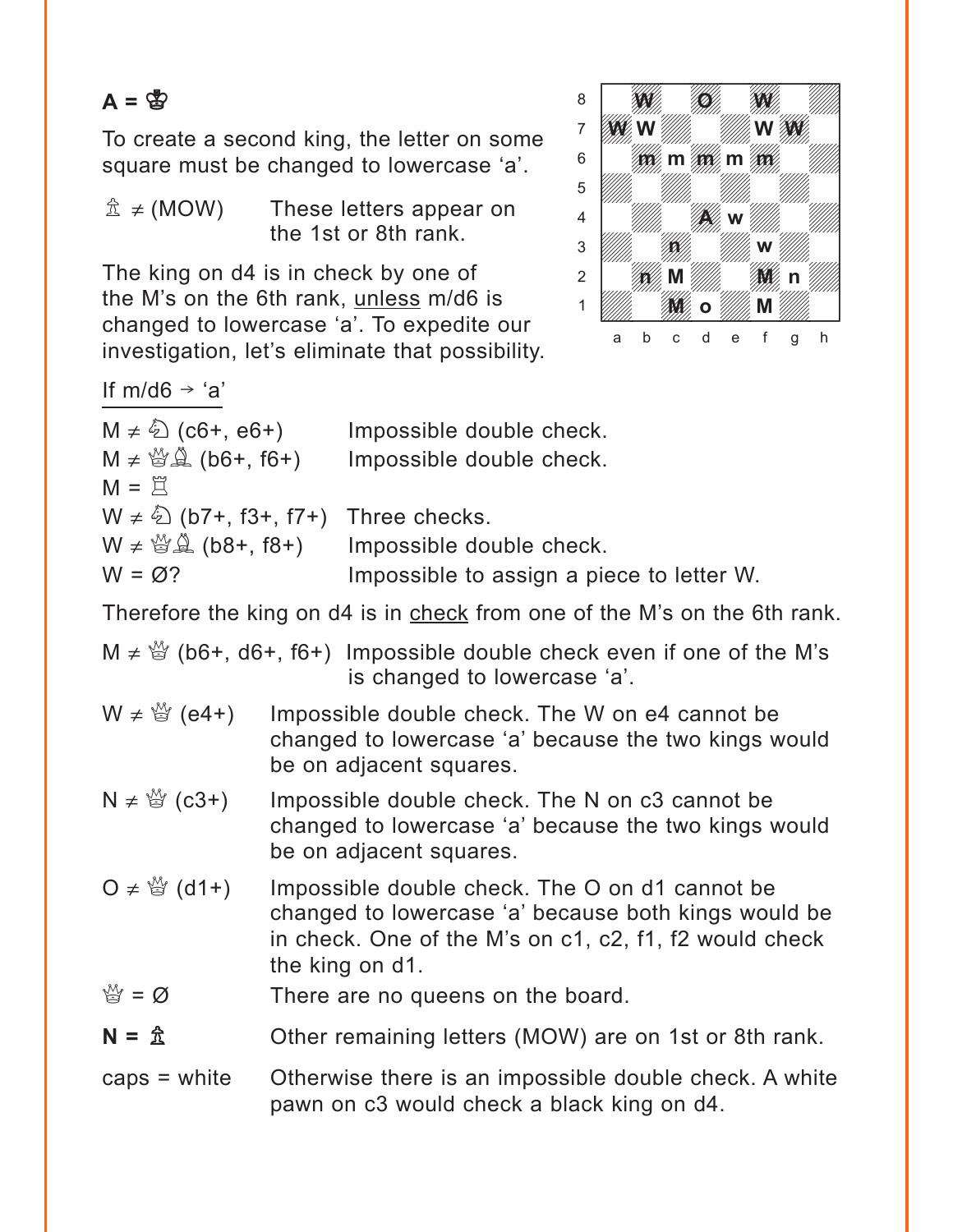Next, let's consider changing other M's on the 6th rank to 'a'. Reminder: one of those M's is checking the king on d4.

#### If  $m/b6 \rightarrow 'a'$

| $W \neq \Xi$ (b7+)<br>$W \neq \mathcal{Q}(a7+)$<br>$W = \hat{\varphi}$ | Both kings in check.<br>Both kings in check.     |
|------------------------------------------------------------------------|--------------------------------------------------|
| $O \neq \Xi$ (d1+)<br>$Q \neq \mathcal{Q}$ (d8+)                       | Impossible double check.<br>Both kings in check. |
| $Q = \emptyset$ ?                                                      | Impossible to assign a pie                       |



Impossible to assign a piece to letter O.

A similar argument applies to m/f6  $\rightarrow$  'a', based on the W's at f7 and g7.

If m/c6  $\rightarrow$  'a'

| $Q \neq \sqrt[5]{2}$ (d8+)      | Both kings in check.                                                        |
|---------------------------------|-----------------------------------------------------------------------------|
| O $\neq \Xi$ (d1+)              | Impossible double check.                                                    |
| $O = \mathcal{Q}$               |                                                                             |
| $W \neq \hat{\mathbb{Q}}$ (b8+) | Both kings in check.                                                        |
| $W \neq \Xi$ (e4+)              | Impossible double check.                                                    |
| $W = \varnothing?$              | Impossible to assign a piece to letter W.                                   |
|                                 | A similar argument applies to m/e6 $\rightarrow$ 'a', based on the W at f8. |

Thus, none of the M's on the 6th rank can be changed to lowercase 'a'.

| $M \neq \frac{\xi}{2}$ (c6+, e6+) | Impossible double check.                    |
|-----------------------------------|---------------------------------------------|
| $M \neq \mathbb{Q}$ (b6+, f6+)    | Impossible double check.                    |
| $M = \overset{m}{\Box}$ (d6+)     | The king on d4 is in check by a rook on d6. |

 $W \neq \hat{\mathbb{Q}}$  (f3+) Impossible double check. The W on f3 cannot be changed to 'a' because both kings would be in check. The M (rook) on f2 would check the king on f3.

 $W = \mathcal{Q}$  $O = \hat{\phi}$ 

The only remaining piece of the puzzle is to figure out where the second king is hiding.